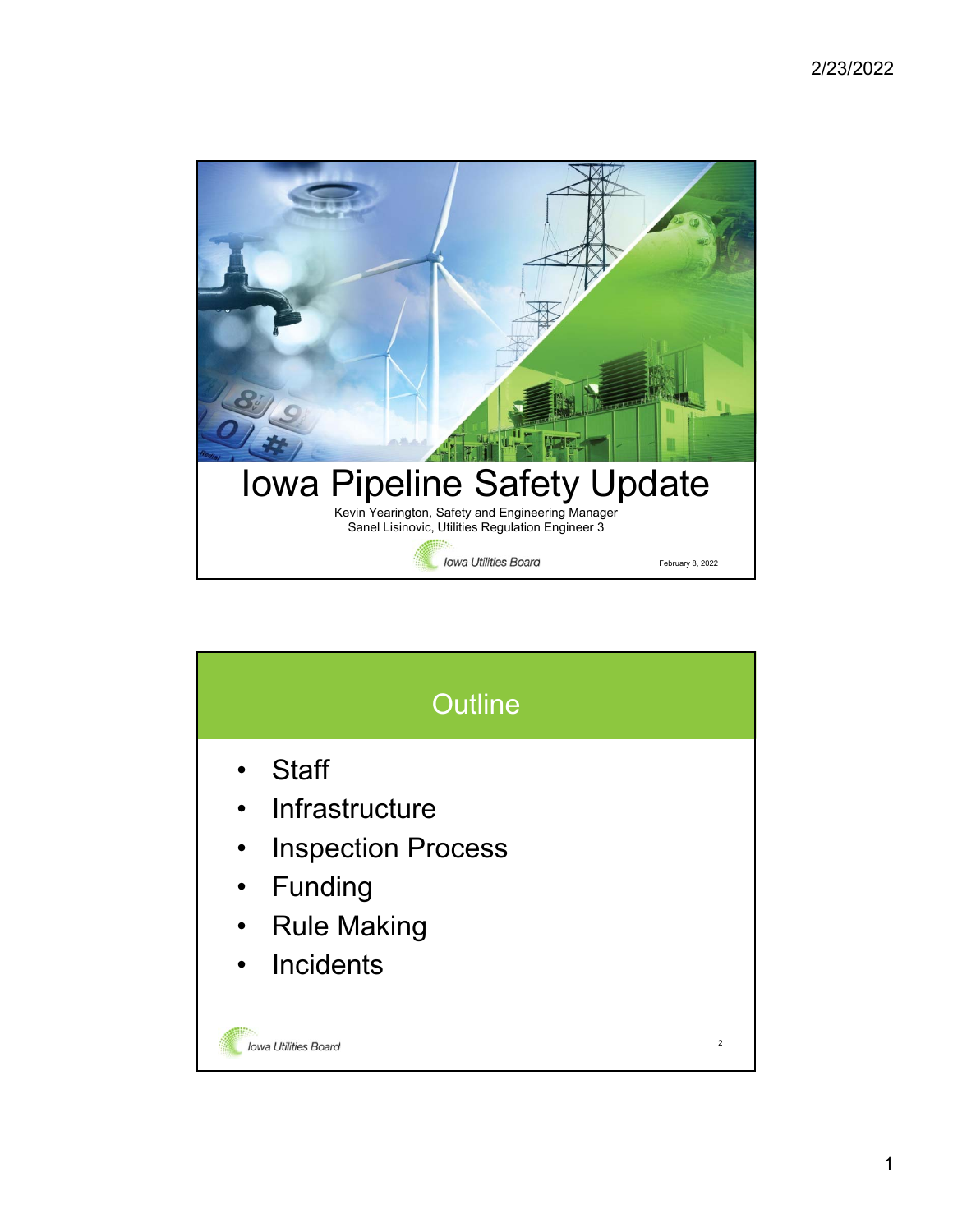### Iowa Utilities Board Pipeline Staff

- Manager Kevin Yearington
- Attorney Carter Wright
- Engineers Sanel Lisinovic, Alek Milewski
- Inspectors Dan O'Connor, Dave McCann, Darin Tolzin, Paul Hansen, Wayne Andersen
- One Call Investigator Natasha Welch
- Administrative Clerk Jessi Myers

| <b>Operator Type</b>             | <b>Utilities</b> | <b>Inspection</b><br><b>Units</b> |
|----------------------------------|------------------|-----------------------------------|
| <b>Investor-Owned or Private</b> | $\overline{7}$   | 36                                |
| <b>Municipal Gas</b>             | 50               | 50                                |
| LPG (propane)                    | $\overline{2}$   | $\mathcal{P}$                     |
| Intrastate Transmission          | $41*$            | 68                                |
| Interstate Gas Pipelines         | 5                | 13                                |
| Intrastate LNG                   | $\mathcal{P}$    | 5                                 |
| Interstate LNG                   | 1                | 1                                 |
| <b>GRAND TOTAL</b>               | 108              | 175                               |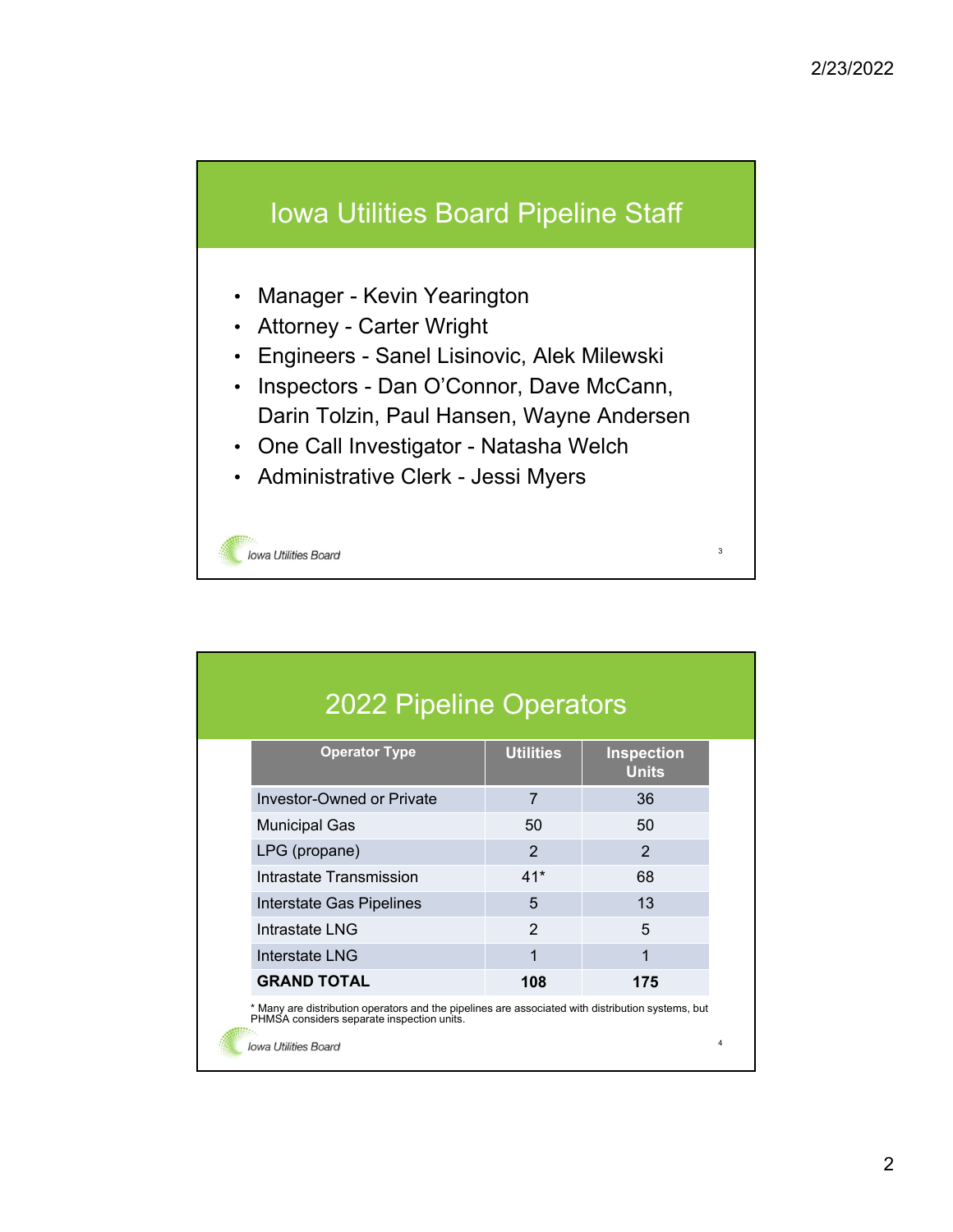|                             |                 | <b>Iowa Pipeline Infrastructure 2020</b> |                   |
|-----------------------------|-----------------|------------------------------------------|-------------------|
| <b>Type</b>                 |                 | <b>Miles</b>                             |                   |
| <b>Distribution</b>         | Main            | 18,936.5                                 |                   |
|                             | <b>Services</b> |                                          | 15,088.0          |
| Transmission                | Interstate      | 6,345.7                                  |                   |
|                             | Intrastate      | 1,846.3                                  |                   |
| LPG (Propane)               |                 | 4.0                                      |                   |
| <b>Hazardous Liquids</b>    |                 | 4,447.9                                  |                   |
| Gathering                   |                 | 0.0                                      |                   |
| <b>LNG Plants</b>           |                 | <b>Interstate</b>                        | <b>Intrastate</b> |
|                             |                 |                                          | 5                 |
| Total                       |                 | 6                                        |                   |
| <b>Iowa Utilities Board</b> |                 |                                          |                   |

#### Iowa Distribution Pipeline Miles by Material 2020

| <b>Pipe</b>                 | <b>Mains</b>                 |            | <b>Services</b>    |            |
|-----------------------------|------------------------------|------------|--------------------|------------|
| <b>Material</b>             | <b>Total</b><br><b>Miles</b> | % of Miles | <b>Total Miles</b> | % of Miles |
| Steel                       | 7,512.0                      | 39.67      | 4,242.9            | 28.12      |
| Plastic                     | 11,423.9                     | 60.33      | 10,598.0           | 70.24      |
| Other                       | 0.5                          | 0.00       | 241.7              | 1.60       |
| Iron                        | 0.0                          | 0.00       | 0.0                | 0.00       |
| Copper                      | 0.0                          | 0.00       | 5.5                | 0.04       |
|                             |                              |            |                    |            |
| <b>Iowa Utilities Board</b> |                              |            |                    |            |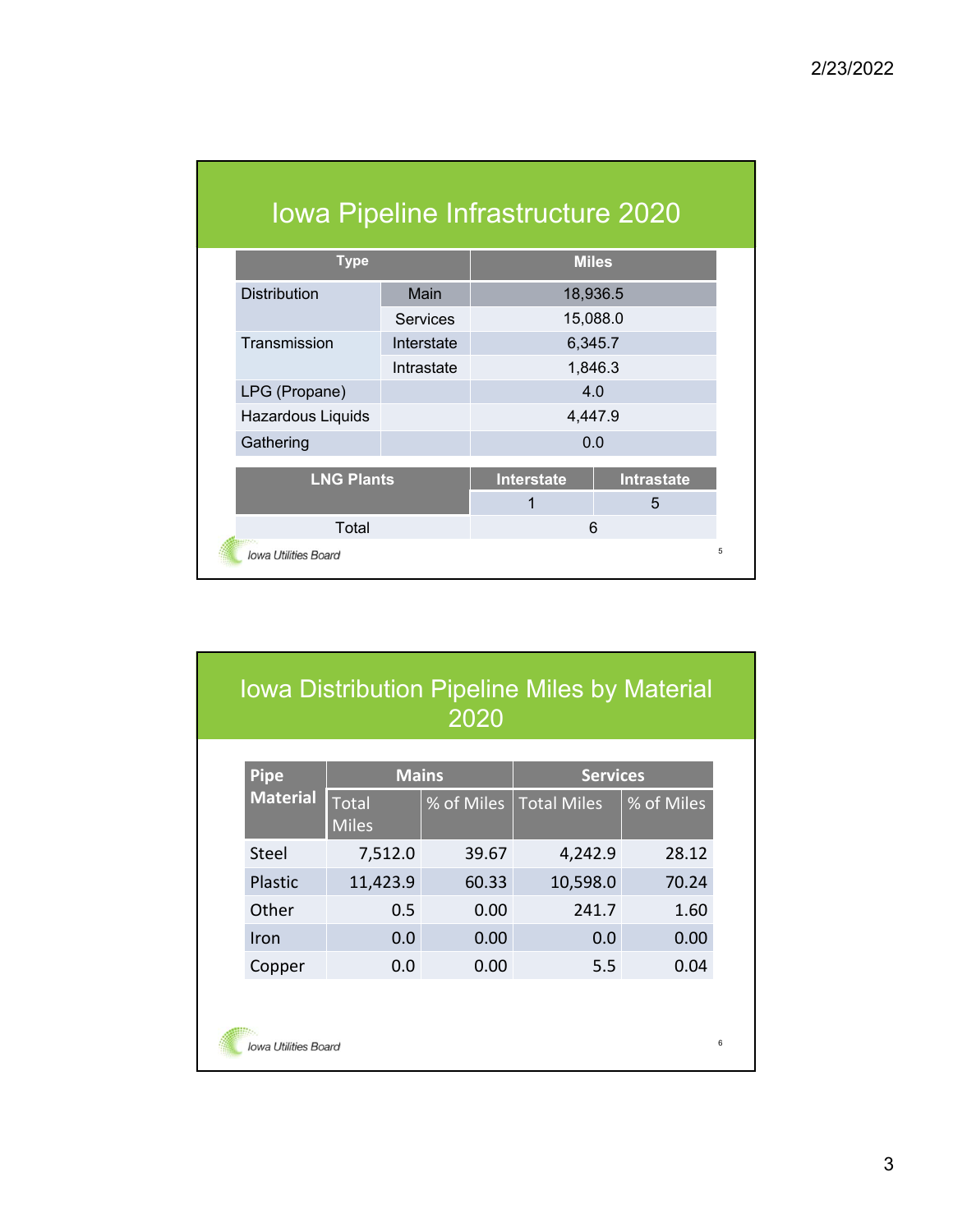

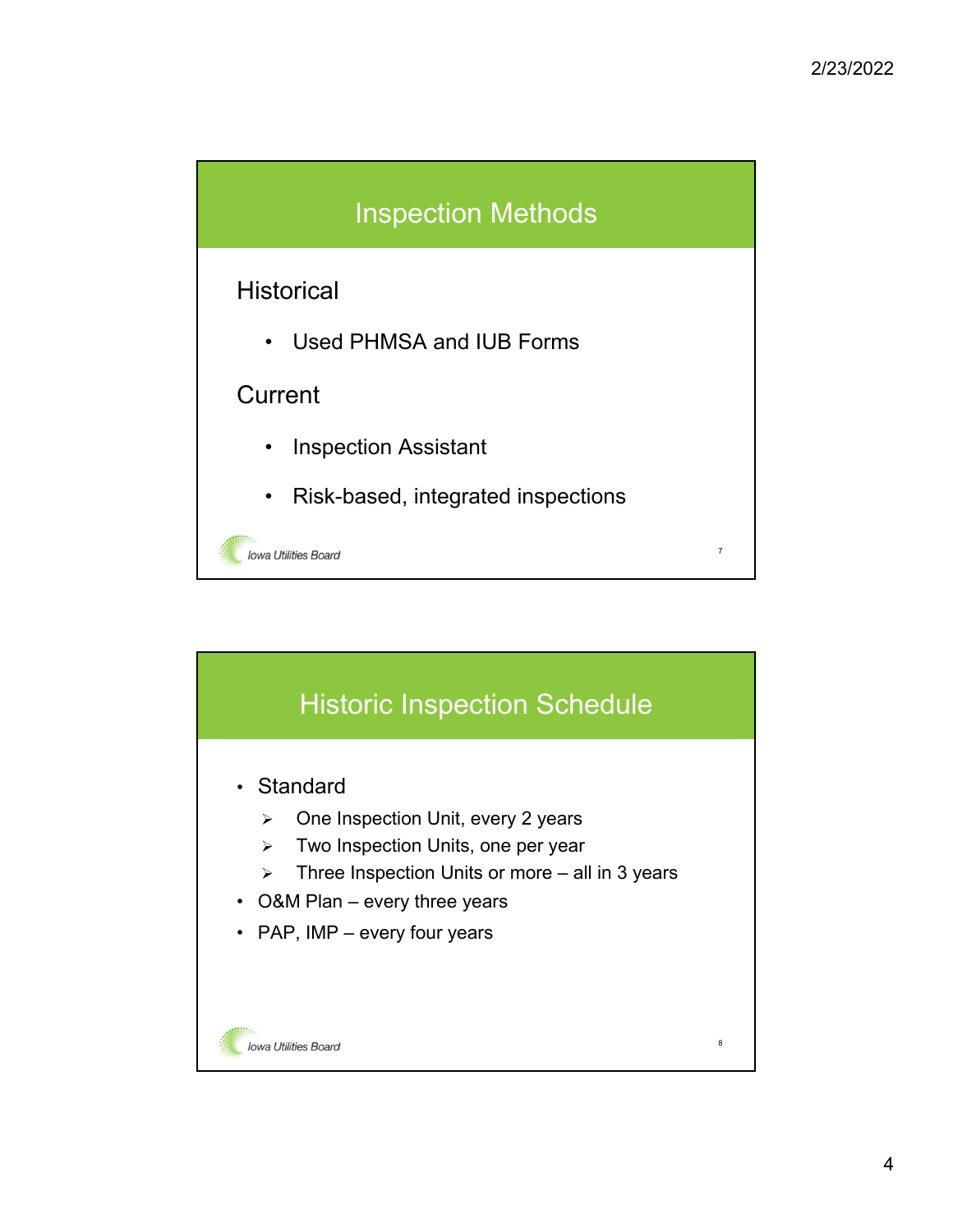

|                                                                                       |                             | <b>Inspection Confirmation</b>                                                      |      |  |
|---------------------------------------------------------------------------------------|-----------------------------|-------------------------------------------------------------------------------------|------|--|
|                                                                                       |                             |                                                                                     |      |  |
|                                                                                       |                             | <b>Gas Inspection Confirmation</b>                                                  |      |  |
| Company/Utility                                                                       | Utility Name                |                                                                                     |      |  |
| <b>Docket Number</b>                                                                  | RG-XXXX OPID - XXXXX        |                                                                                     |      |  |
| <b>Inspection Unit</b>                                                                | Inspection Unit             |                                                                                     |      |  |
| <b>Inspection Type</b><br><b>Method of Inspection</b>                                 | Inspection Type<br>Virtual  | In Person                                                                           | Both |  |
| <b>Type of Visit</b>                                                                  | Office <b>III</b>           | Field                                                                               | Both |  |
| <b>Inspection Date(s)</b>                                                             | Starting Date - Ending Date |                                                                                     |      |  |
| Name of Company/Utility Representative<br><b>Company/Utility Representative Email</b> |                             | First Name Last Name<br>UtilityRep@Utility.com                                      |      |  |
| Company/Utility Representative Phone No.                                              |                             | XXX-XXX-XXXX                                                                        |      |  |
| <b>IUB Lead Inspector</b>                                                             |                             | Lead Inspection                                                                     |      |  |
| <b>IUB Additional Staff</b>                                                           |                             | Additional Staff                                                                    |      |  |
|                                                                                       |                             |                                                                                     |      |  |
| Comments:                                                                             |                             |                                                                                     |      |  |
|                                                                                       |                             |                                                                                     |      |  |
|                                                                                       |                             |                                                                                     |      |  |
| First Last@iub.iowa.gov.                                                              |                             | If you have any questions or concerns, please call me at (515) XXX-XXXX or email at |      |  |
| Sincerely,                                                                            |                             |                                                                                     |      |  |
| Isl Imspector                                                                         |                             |                                                                                     |      |  |
| Inspector<br>Utilities Regulation Inspector<br>Safety and Engineering Section         |                             |                                                                                     |      |  |
|                                                                                       |                             |                                                                                     |      |  |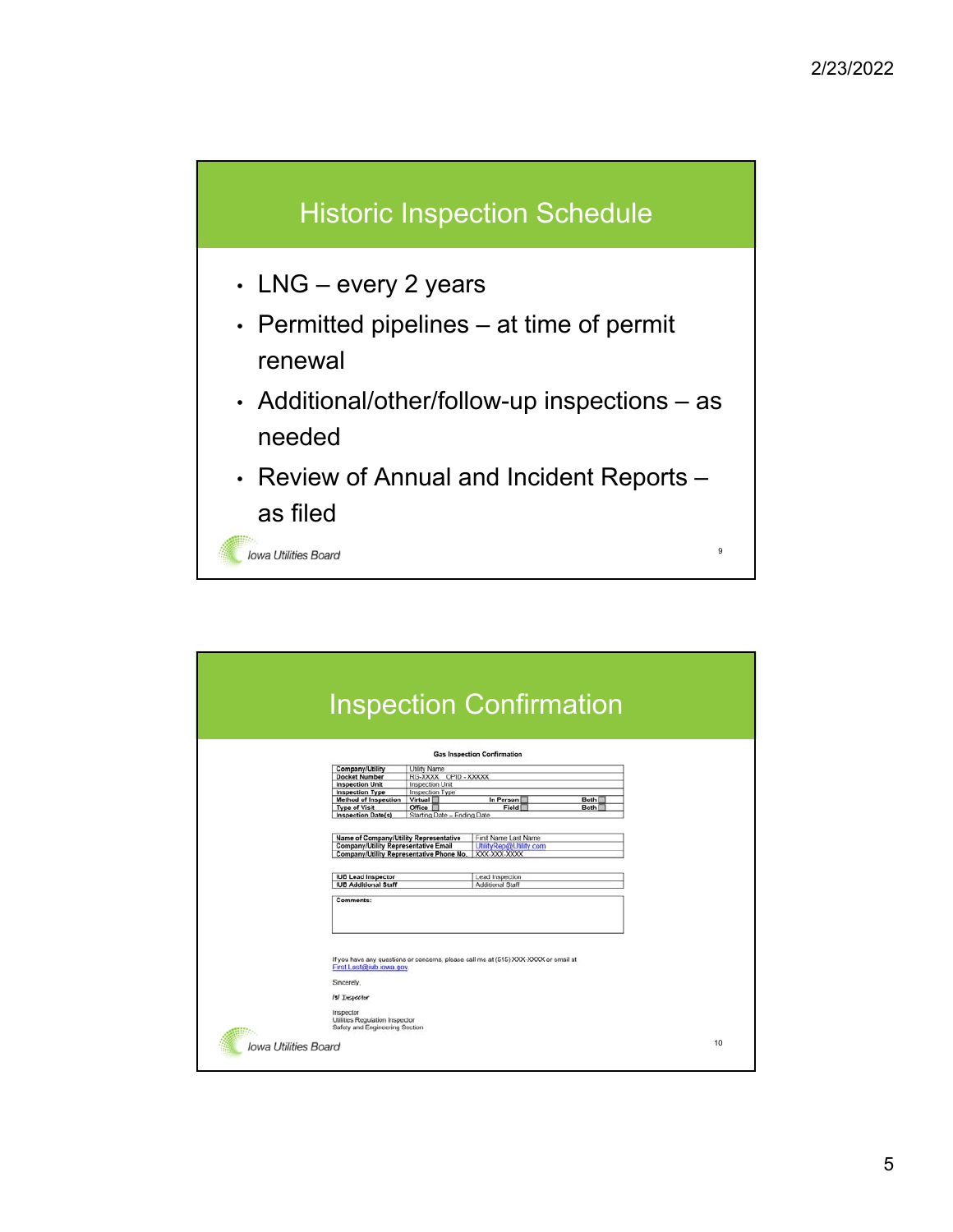### Inspection Schedule Modifications

- Risk-based Inspections
	- $\triangleright$  Highest 10% risk, inspected twice as often
	- $\triangleright$  Future: Lowest 10%, reduced frequency
- Construction Inspections
- Monthly Probable Violation Follow-up

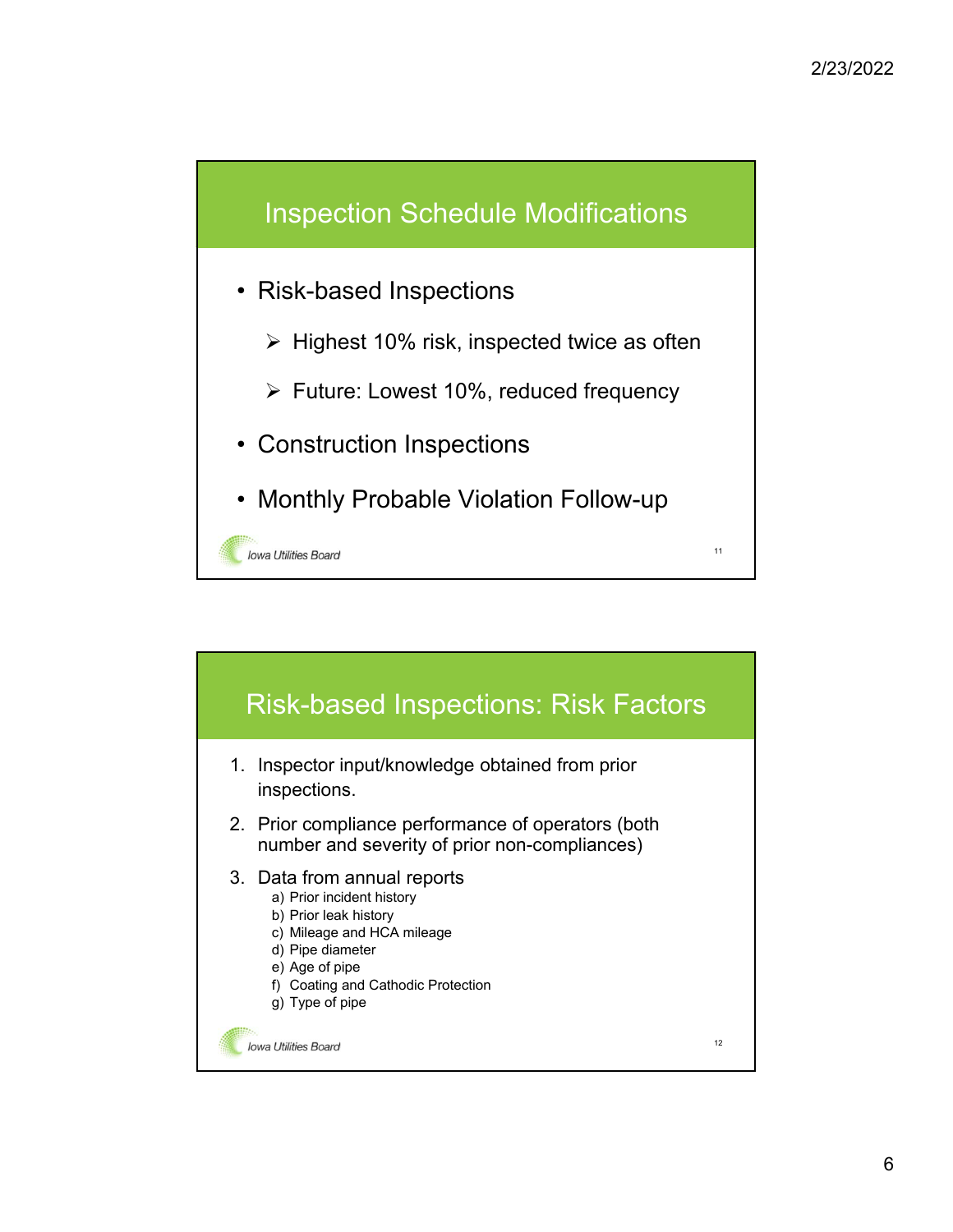

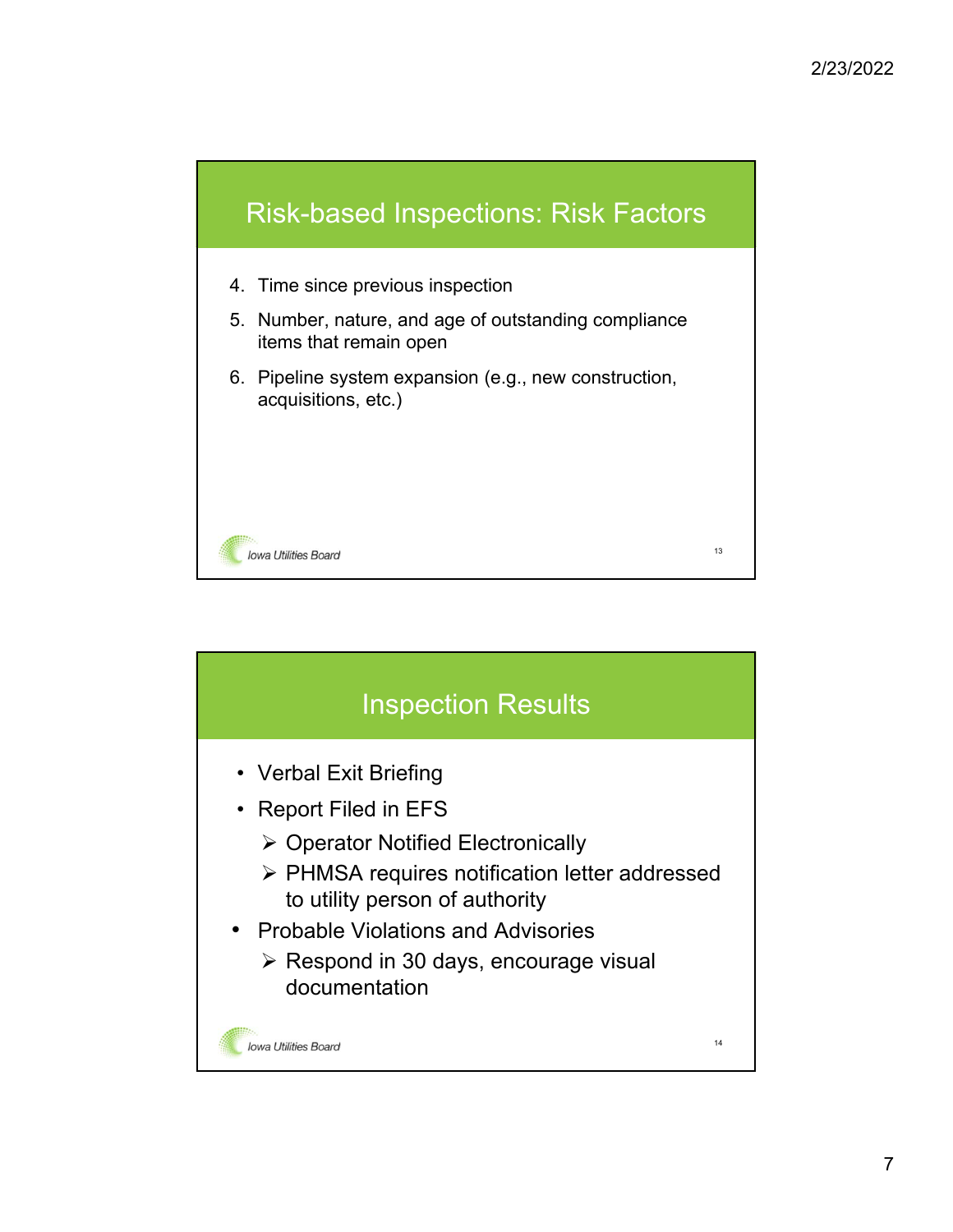

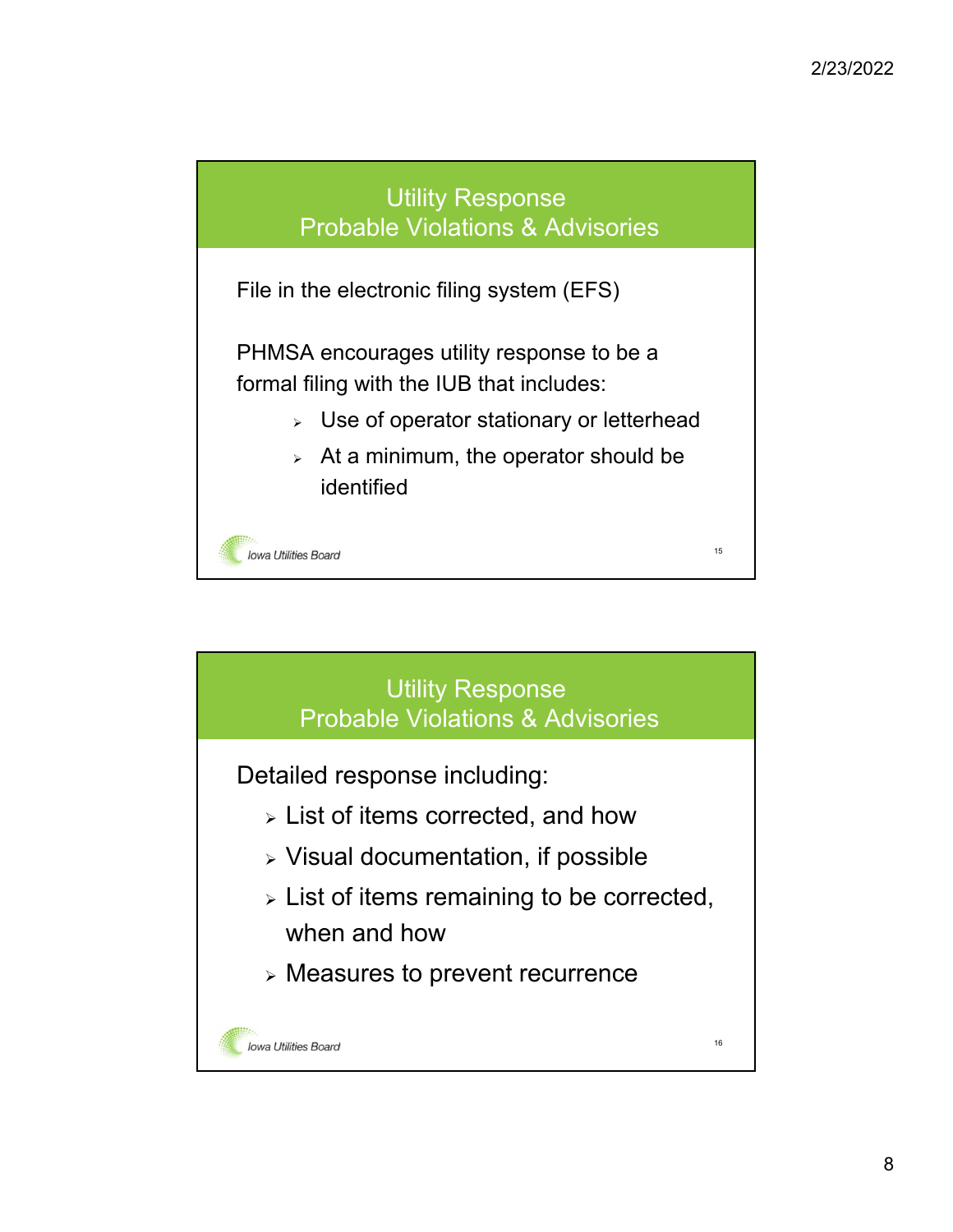

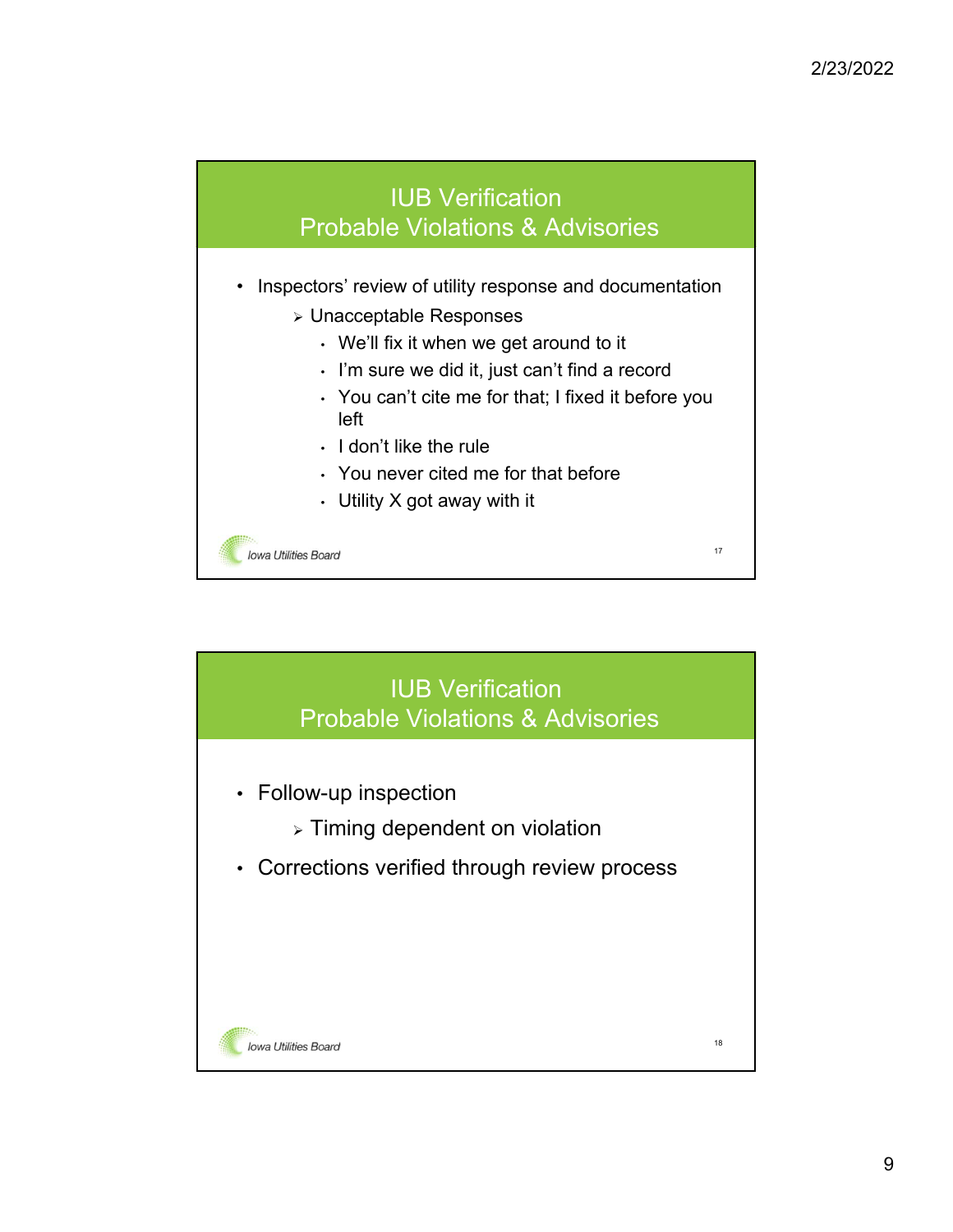

- ▶ PHMSA Base Grant Funding
- $\triangleright$  Pipeline Inspection Fees
	- Iowa Code § 479.14 inch-mile removed
	- Iowa Code § 479A.7 inch-mile removed
- $\triangleright$  Remainder spread across gas utilities



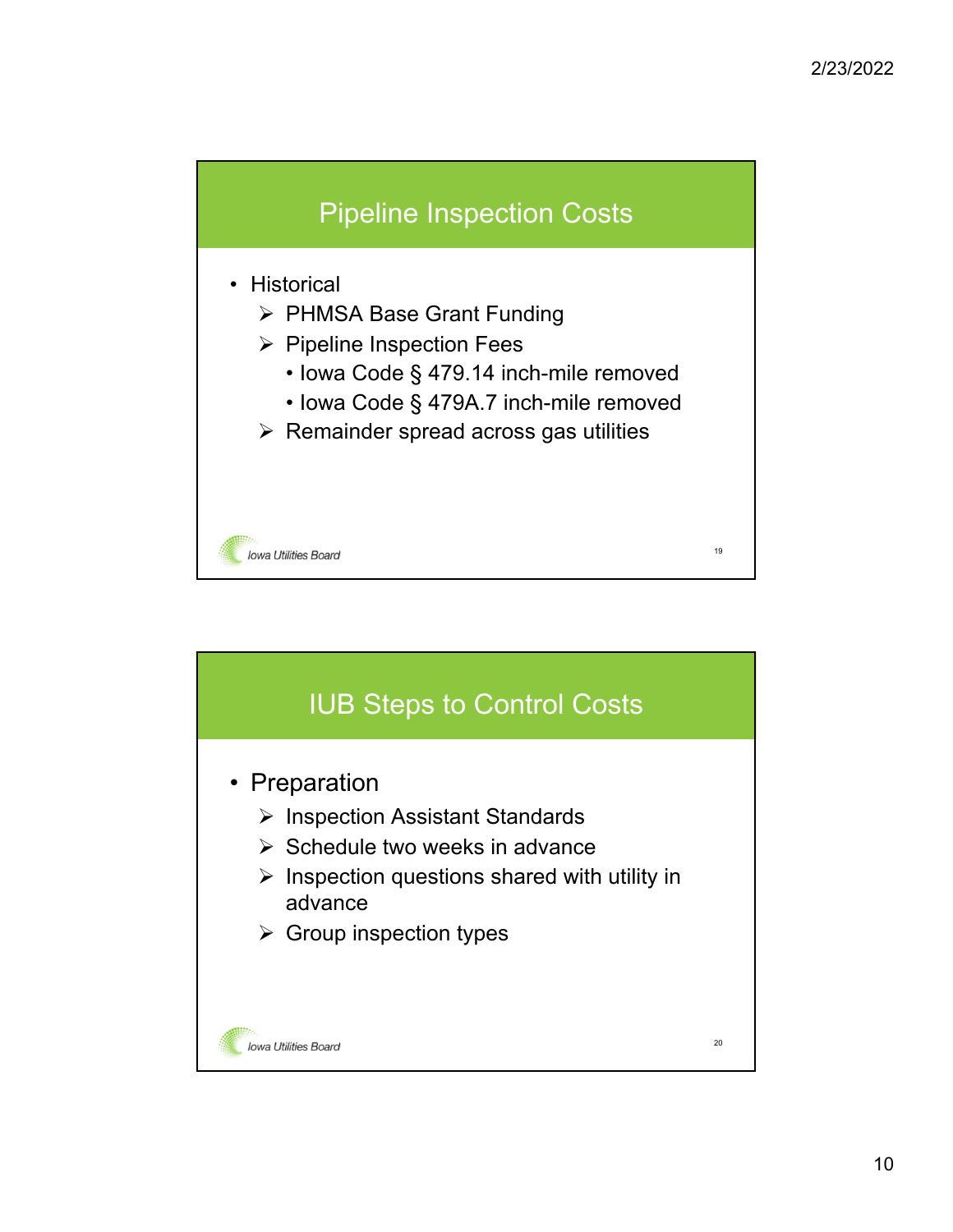

- Preparation
	- $\triangleright$  Have records readily available
	- $\triangleright$  Minimize interruptions
- Inspection Results
	- $\triangleright$  Respond to notification letter within 30 days
	- $\triangleright$  Provide visual documentation where possible
	- $\triangleright$  Develop measures to prevent recurrence

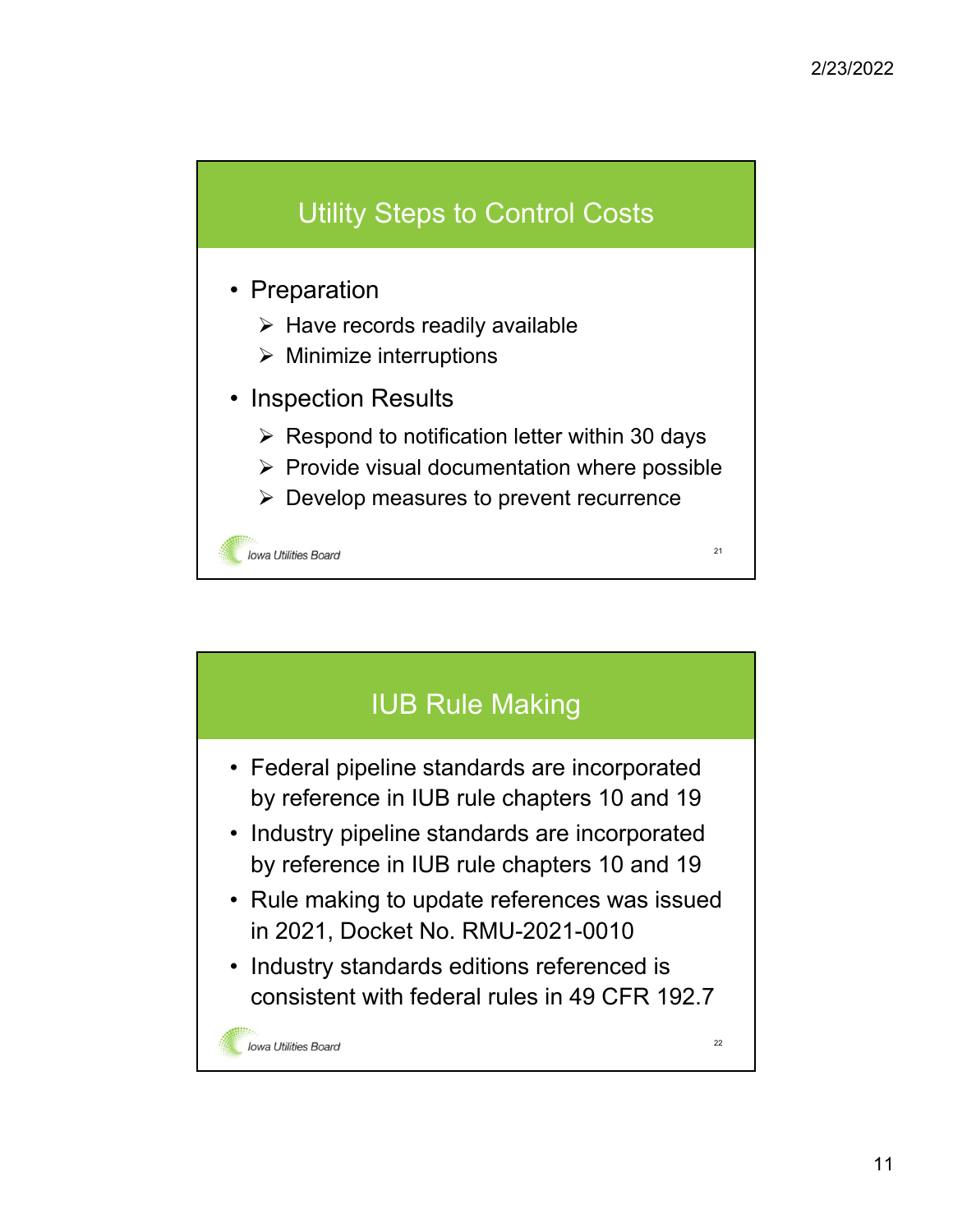|  | RMU-2021-0010 Amended Code |  |
|--|----------------------------|--|
|  |                            |  |

| IAC 199 - 10.2(5)d   | The pipeline company shall file prior to the<br>informational meeting an affidavit that<br>describes the good-faith effort the pipeline<br>company undertook to locate the addresses<br>of all affected persons. |
|----------------------|------------------------------------------------------------------------------------------------------------------------------------------------------------------------------------------------------------------|
| IAC 199 - 19.2(3)(a) | Tariff filings must be filed into the IUB's<br>electronic filing system to more accurately<br>reflect the current IUB practice.                                                                                  |
| IAC 199 - 19.2(5)(g) | Copies of reports that are submitted to the<br>DOT shall be filed with the IUB no more than<br>10 days after submission.                                                                                         |

|             | PHMSA 2019 Mega-Rule                                                                                                                                                                                                                                                                                                            |
|-------------|---------------------------------------------------------------------------------------------------------------------------------------------------------------------------------------------------------------------------------------------------------------------------------------------------------------------------------|
|             | October 1, 2019, PHMSA published amendments to<br>49 CFR Parts 191 and 192 in the Federal Register,<br>issuing Part 1 of the Gas Transmission Mega-Rule.                                                                                                                                                                        |
| Mega-Rule I | MAOP Reconfirmation (192.619 & 192.624)<br>Material Verification (192.607)<br>Analysis of Predicted Failure Pressure (192.632 &<br>192.712)<br>MCAs and Expanded Assessment (192.3 &<br>192.710)<br>Revisions to Transmission Integrity Management<br>Program (TIMP), required new plans, procedures<br>and record requirements |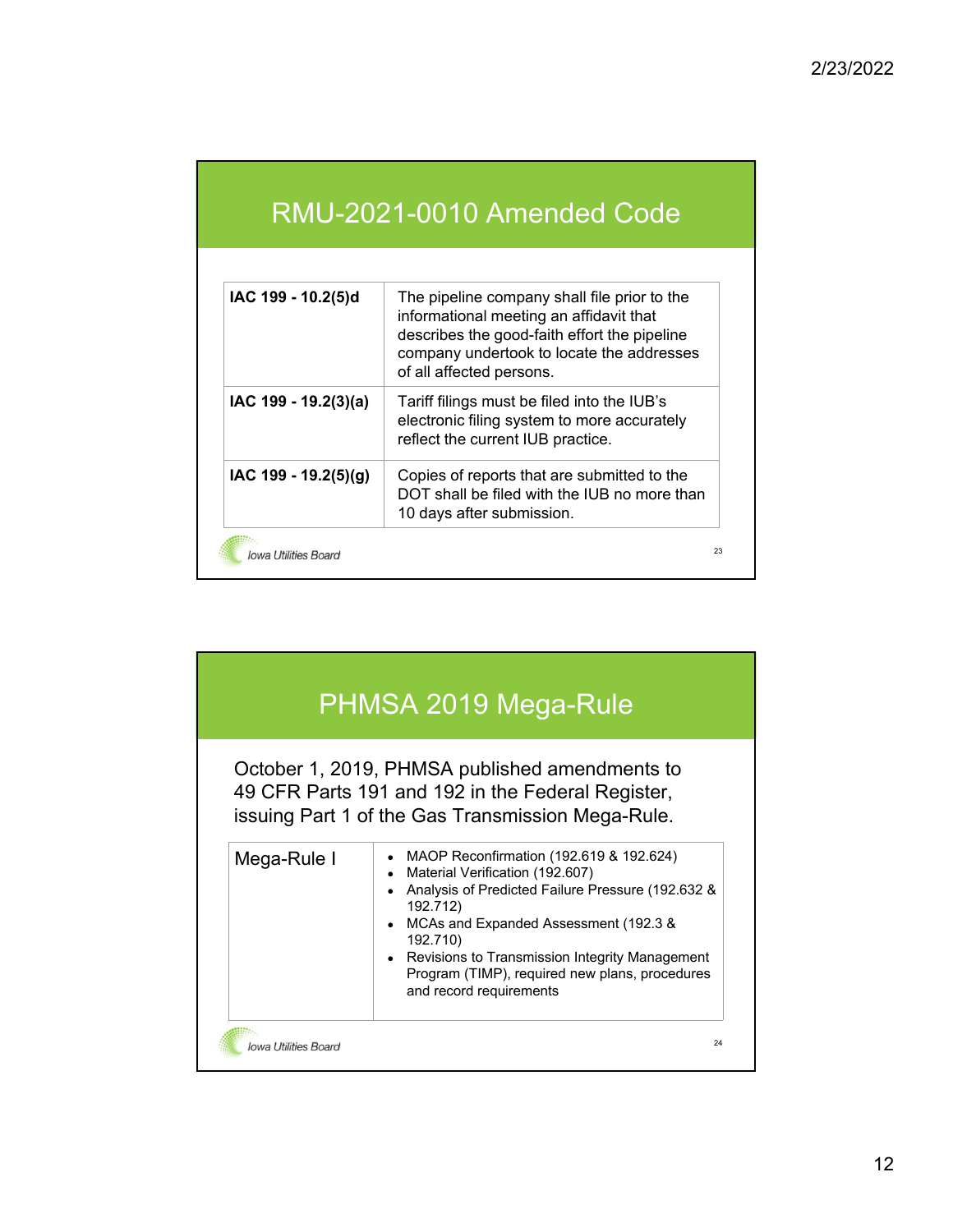

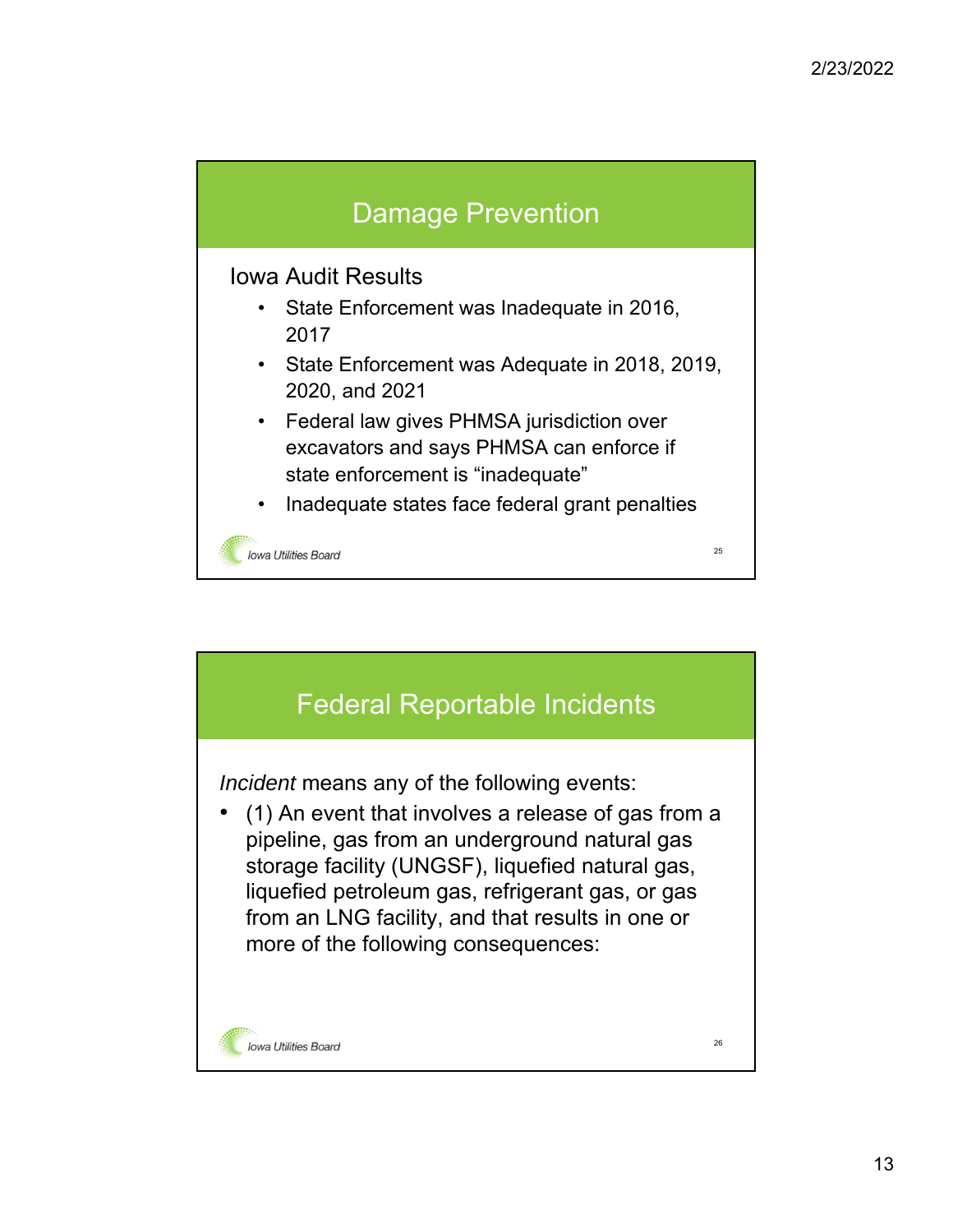## Federal Reportable Incidents

(i) A death, or personal injury necessitating inpatient hospitalization;

(ii) Estimated property damage of \$122,000 or more, including loss to the operator and others, or both, but excluding the cost of gas lost. For adjustments for inflation observed in calendar year 2021 onwards, changes to the reporting threshold will be posted on PHMSA's website. These changes will be determined in accordance with the procedures in appendix A to part 191; or

(iii) Unintentional estimated gas loss of three million cubic feet or more.



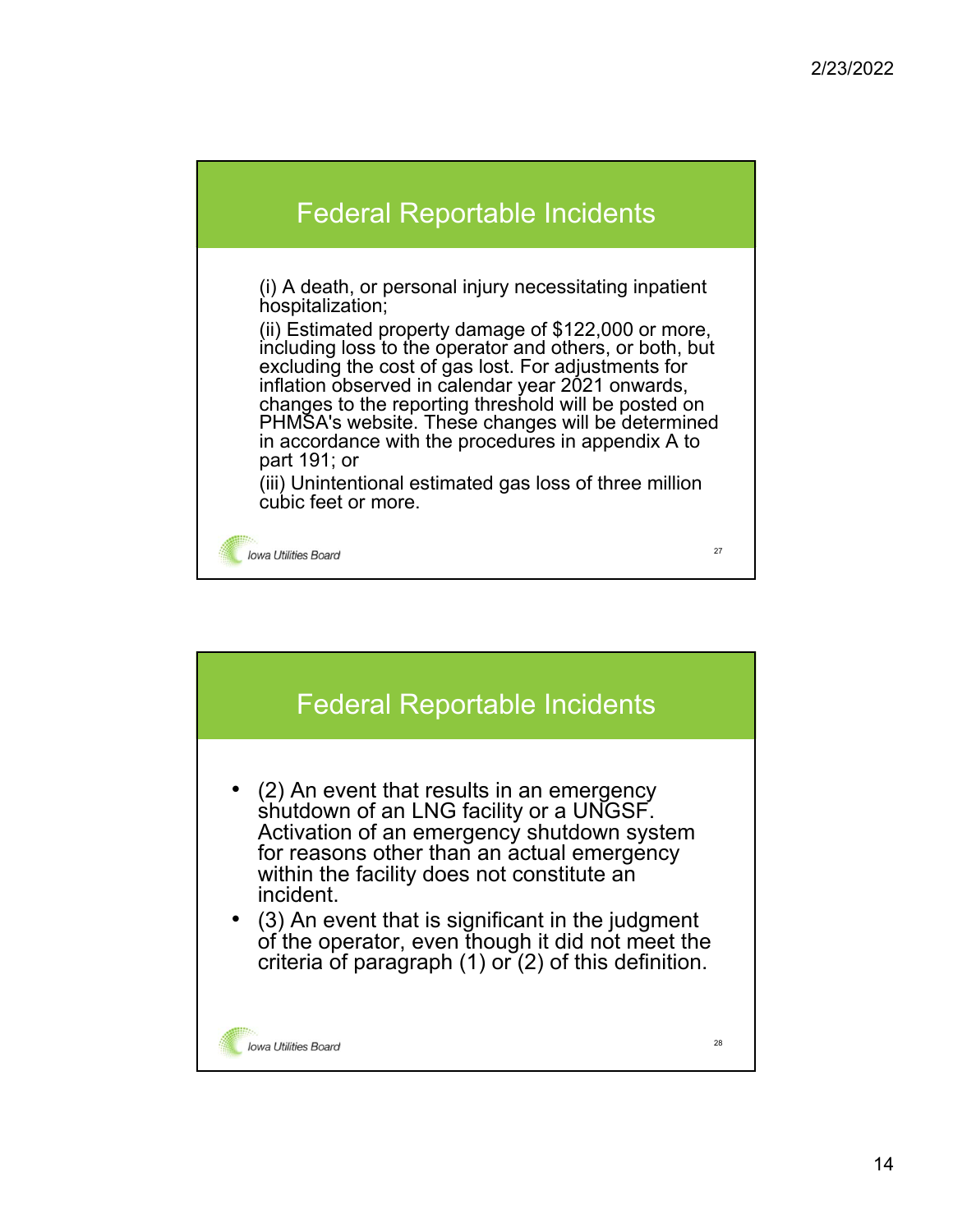

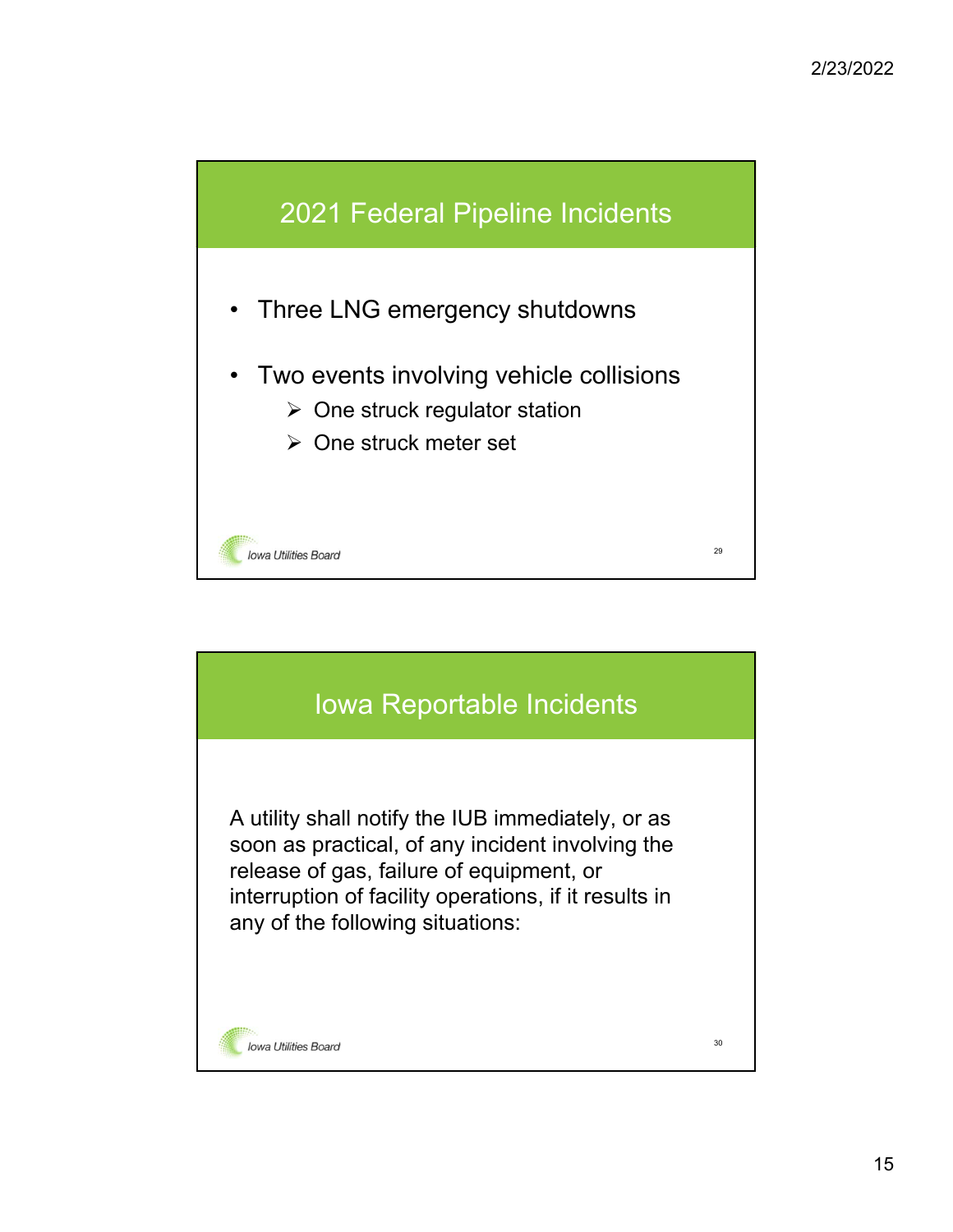# Iowa Reportable Incidents

- A death or personal injury necessitating inpatient hospitalization.
- Estimated property damage of \$15,000 or more to the property of the utility and to others, excluding the cost of gas lost.
- Emergency shutdown of a liquefied natural gas facility.
- An interruption of service to 50 or more customers.
- Any other incident considered significant by the utility.

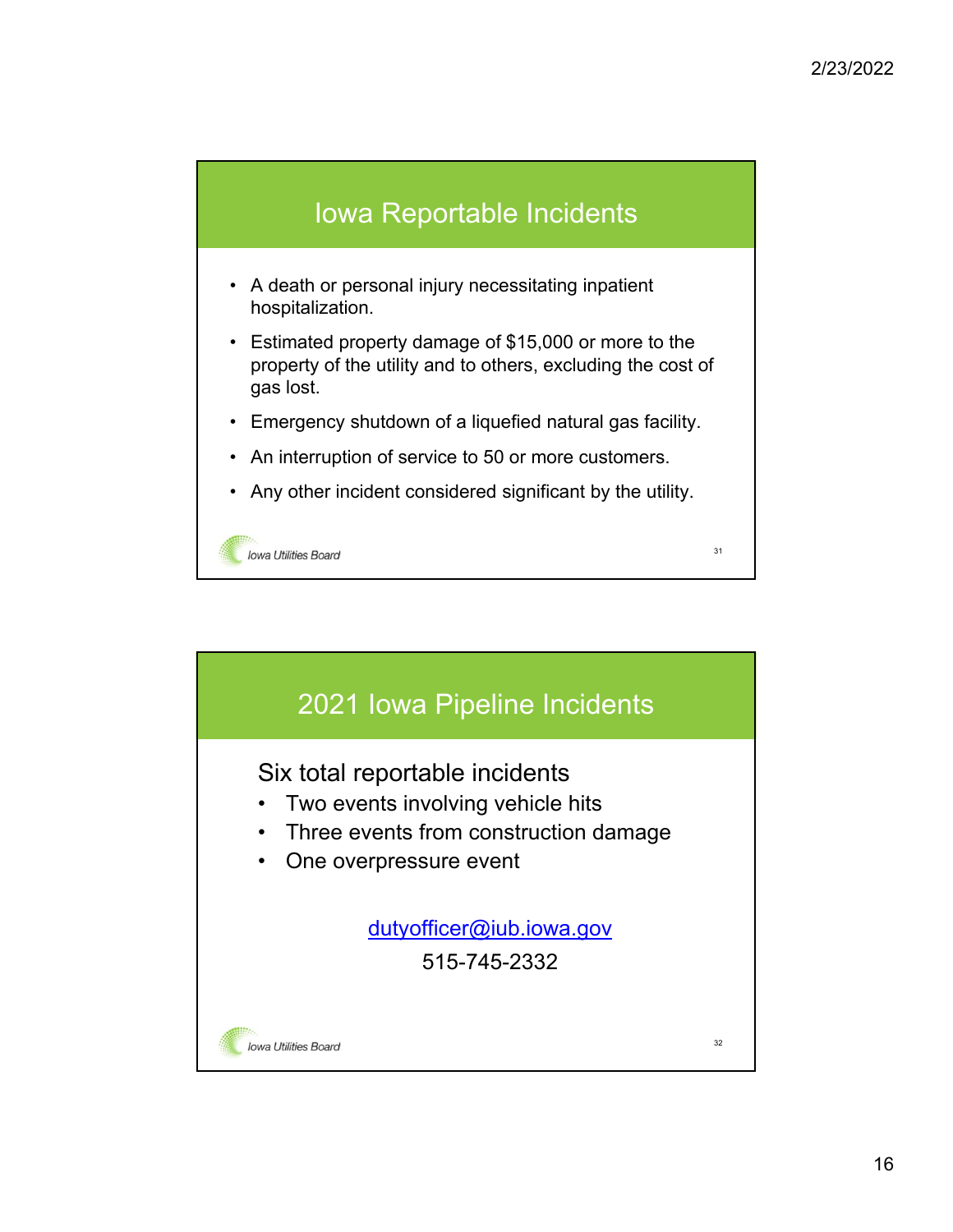